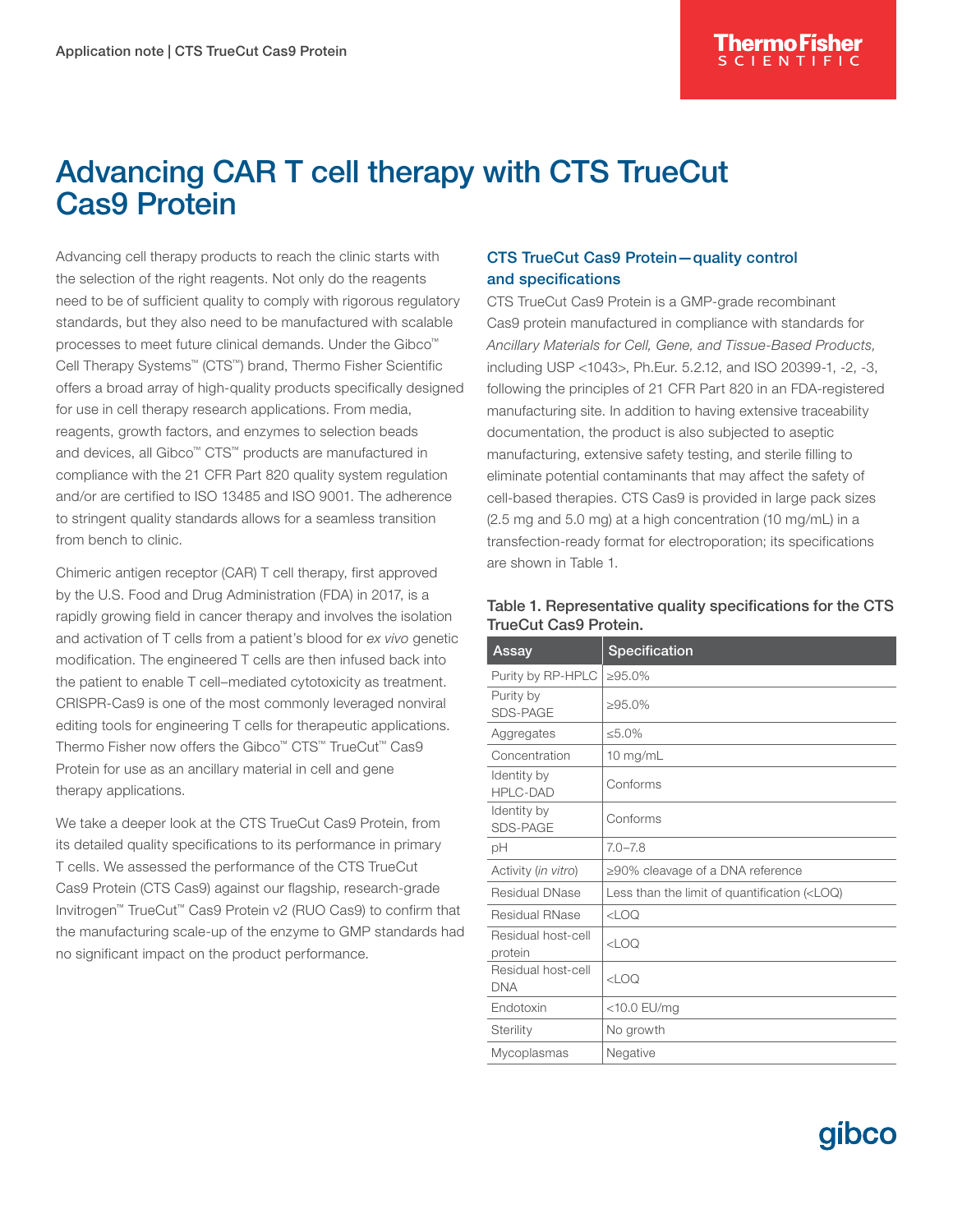#### Stability of the CTS Cas9 and RNP complex

The CTS Cas9 and the ribonucleoprotein (RNP) complex (i.e., the complex of Cas9 protein with guide RNA) were assessed for their stability under various conditions. First, the CTS TrueCut Cas9 Protein was serially diluted over a range of concentrations, and then subjected to five freeze-thaw cycles. Cleavage activity was then measured using an *in vitro* cleavage assay. No significant change to the cleavage activity was observed after five freeze-thaw cycles, compared to the control samples without any freeze-thaw cycles, as seen in Figure 1. Additionally, the stability of the RNP complex was assessed at various time points (0, 10 min, 1 hr, 4 hr, and 16 hr) to simulate normal use conditions. The RNP complex was serially diluted, and cleavage activity was measured using an *in vitro* cleavage assay. No significant impact to cleavage activity was observed at different time points, as seen in Figure 2.



Figure 1. CTS Cas9 remained stable after five freeze-thaw cycles, as measured using an *in vitro* cleavage assay. (A) CTS Cas9 was serially diluted over a range of concentrations, and the cleavage activity was measured. The various amounts (8 ng, 16 ng, 32 ng, and 0 ng) of CTS Cas9 were incubated with excesses of gRNA (40 ng) targeting the *HPRT* gene, and a plasmid (300 ng) containing an *HPRT* sequence, for 10 minutes at 37°C. (B) The cleavage reactions containing uncut and cut plasmids were resolved on an agarose gel and quantitated using the Invitrogen™ iBright™ 1500 Imaging System. Reactions were performed in triplicate.



Figure 2. CTS Cas9–RNP complex maintained cleavage activity at room temperature over various time intervals. CTS Cas9 was serially diluted over a range of concentrations, and the cleavage activity was measured. The various amounts (8 ng, 16 ng, and 32 ng) of CTS Cas9 were mixed with an excess of gRNA (40 ng) targeting the *HPRT* gene, and incubated for different times from 10 minutes to 16 hours at room temperature. The samples were then incubated with an excess of plasmid (300 ng) containing an *HPRT* sequence, for 10 minutes at 37°C. (A) The cleavage reactions containing uncut and cut plasmids were resolved on an agarose gel and quantitated using an iBright Imaging System. (B) The cleavage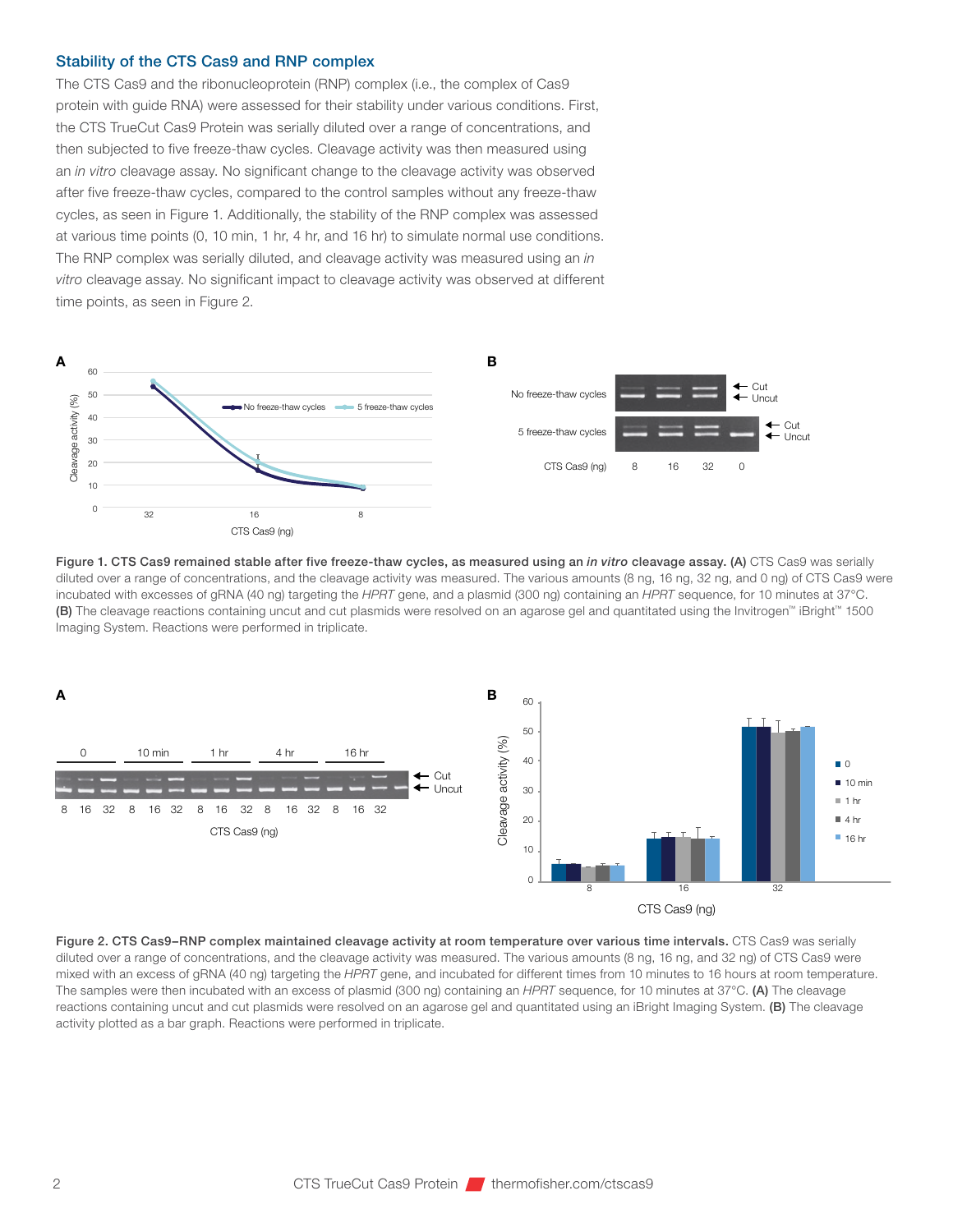## Product consistency—CTS TrueCut Cas9 (CTS Cas9) vs. TrueCut Cas9 v2 (RUO Cas9)

As you transition from bench to clinic, it is important that your CTS TrueCut Cas9 (CTS Cas9) nuclease give you the same, consistent results as the TrueCut Cas9 v2 nuclease (RUO Cas9). To better assess the difference in activity between the CTS Cas9 and RUO Cas9, we leveraged an *in vitro* cleavage assay. The assay provided a direct side-by-side comparison of the proteins' cleavage activity without any cellular context. Both the CTS Cas9 and RUO Cas9 proteins were serially diluted for testing the cleavage activity. The *in vitro* assay results in Figure 3 showed that CTS Cas9 has cleavage activity comparable to that of the RUO Cas9 at all tested dosages.

Next, we wanted to confirm that the protein activity of CTS Cas9 observed *in vitro* is preserved when transferred into a cellular environment. Primary T cells were selected, as they offer the appropriate cellular context needed for CAR T cell therapy development. Seven gRNAs targeting four CAR T cell–related

therapeutic genes—*TRAC, TRBC, PD1*, and *CD52*—were used in this experiment. The primary T cells were isolated and activated, then edited with CTS Cas9 and RUO Cas9 using the Invitrogen™ Neon<sup>™</sup> Transfection System (10 µL kit). Cell viability and cleavage activity were measured and assessed at the genetic level using next-generation sequencing.

Figure 4A shows that there was high (>90%) cell viability posttransfection for both CTS Cas9 and RUO Cas9 proteins across all targets. This result showed that the CTS Cas9 had low toxicity to cells and was comparable to RUO Cas9. Additionally, no significant difference in cleavage efficiency was observed between the CTS Cas9 and RUO Cas9 (Figure 4B) across all target loci. The experimental results confirmed that CTS Cas9 maintains high editing efficiency and low cell toxicity comparable to RUO Cas9 across all target loci in primary T cells. The results from the cellular assays are consistent with the activity measured using *in vitro* assays.







Figure 4. Comparable cell viability and editing efficiency between CTS Cas9 and RUO Cas9 in T cells. CTS Cas9 and RUO Cas9 (7.5 pmol) were each mixed with Invitrogen™ TrueGuide™ Synthetic sgRNA (7.5 pmol) to form two RNP complexes. Each RNP complex was used to transfect 500,000 T cells using the Neon Transfection System (10 µL kit). Cells were harvested after 72 hours of culture. (A) Cell viability was measured and analyzed by flow cytometry. (B) Summary of NGS-based analysis of editing efficiency as measured by targeted amplicon-seg validation (TAV) using an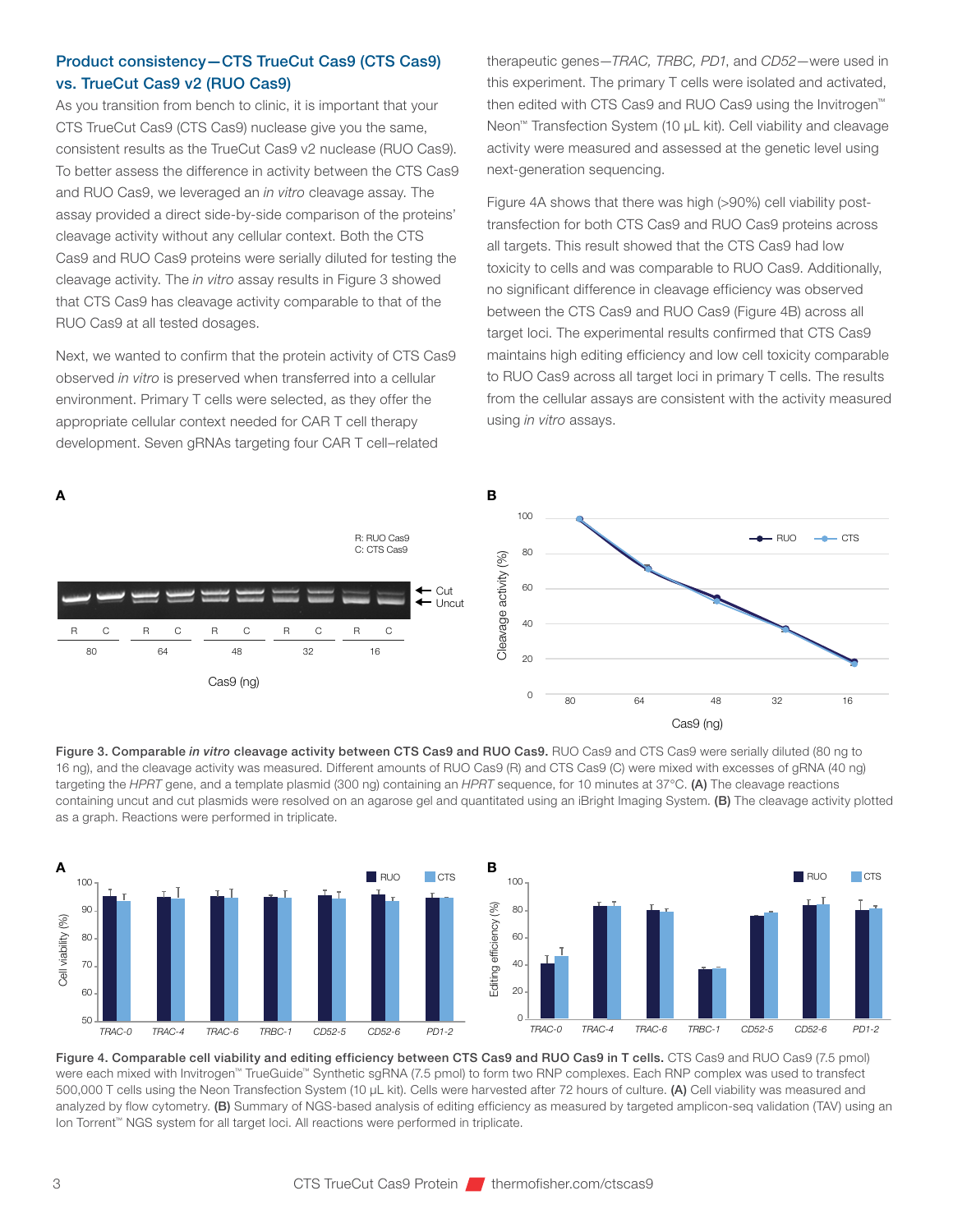#### Performance of CTS Cas9 at 10x process scale-up

To assess the performance of CTS Cas9 at a larger electroporation scale that is more representative of an autologous T cell development process, we used the larger-scale Neon Transfection System (100 µL kit).

Similar to the smaller-scale electroporation results in Figure 2, the cell viability from both Cas9 proteins remains high (over 90%) at the larger scale (Figure 5A). The results suggested that a 10x scale-up in the electroporation process did not negatively affect the performance of the CTS Cas9. The performance of the CTS Cas9 protein was comparable to that of RUO Cas9 at both electroporation scales.

#### HDR-based knock-in efficiency of CTS Cas9

Given the importance of precise genome editing for cell and gene therapy applications, we also evaluated the efficiency of homology-directed repair (HDR)-based knock-in (KI) of the CTS Cas9 in primary T cells. Four CAR T cell–related genes—*TRAC, TRBC, PD1*, and *CD52*—were selected, and one gRNA was used per gene. A single-stranded oligodeoxynucleotide (ssODN) was used as the donor DNA to evaluate the percentage of HDR. The electroporation was performed with the Gibco™ CTS™ Xenon™ Genome Editing Buffer, a buffer optimized for improved performance for HDR knock-in–based applications.

CTS Cas9 was comparable to the RUO Cas9 in total editing efficiency as well as percentage of indels and HDR, across all targets (Figure 5B). The total editing efficiency for both CTS Cas9 and RUO Cas9 was 60–90% and the HDR percentage was 40–70%. These results suggest that the CTS Cas9 offers high knock-in performance and results comparable to the RUO Cas9.





Figure 5. CTS Cas9 achieved high HDR-based knock-in efficiency at 10x electroporation scale. CTS Cas9 and RUO Cas9 (12.5 µg or 75 pmol) was mixed with TrueGuide Synthetic sgRNA (75 pmol) and ssODN donor (150 pmol) to form RNP-ssODN. Each RNP was transfected into 5,000,000 T cells using the larger-scale Neon Transfection System (100 µL kit). Cells were harvested after 72 hours of culture. (A) Cell viability was measured and analyzed by flow cytometry. (B) Summary of editing efficiency calculated as percentage of donor integration through HDR and indel as measured by targeted amplicon-seq validation (TAV) using an Ion Torrent NGS system. All reactions were performed in triplicate.